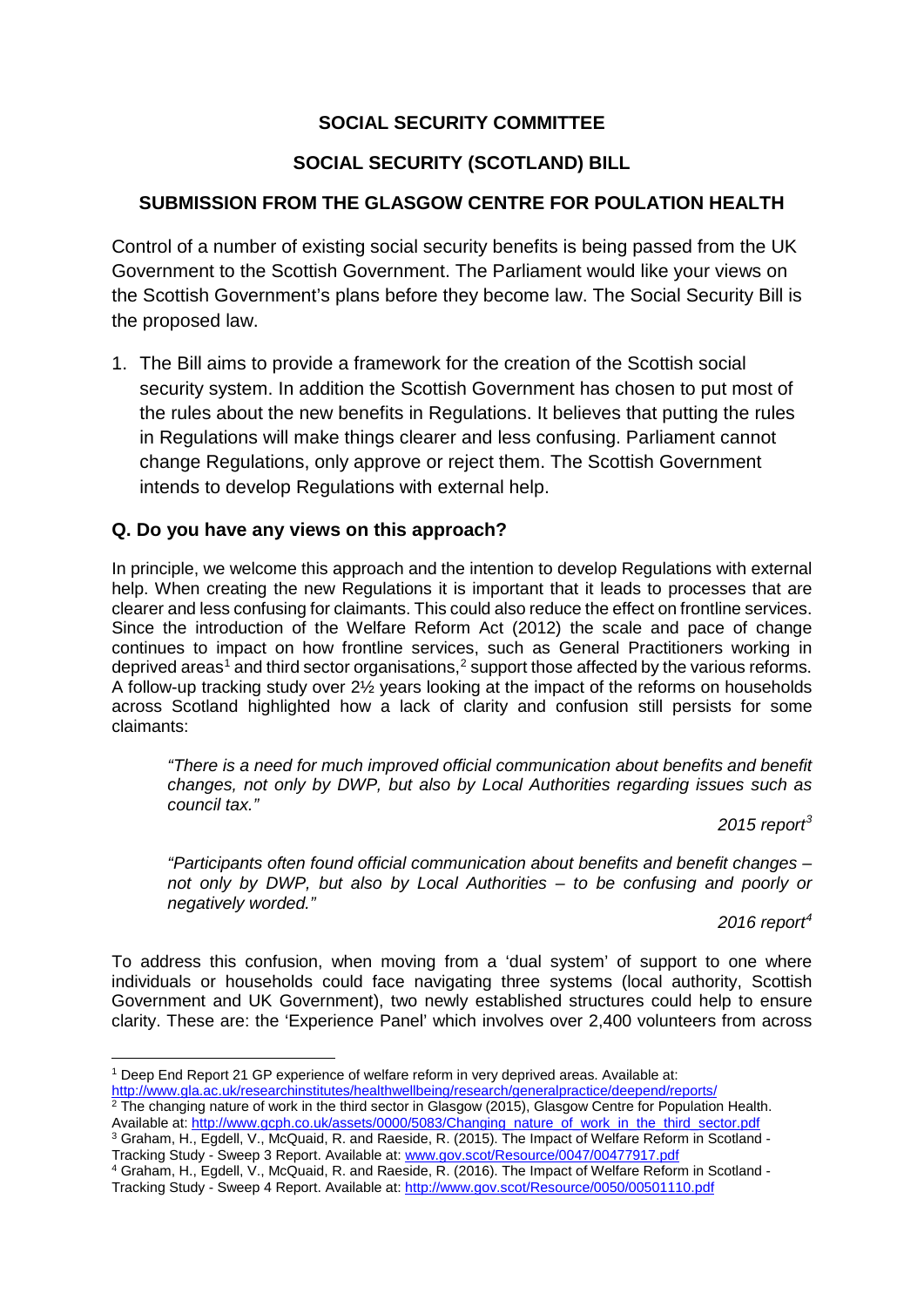Scotland with direct, personal experience of the benefits that will be devolved; and the 'Disability and Carers Benefits Expert Advisory Group', which has been tasked on providing recommendations and advice to Scottish Ministers on the policy and practice options being developed on disability and carers benefit.

- 2. The Bill proposes that the Scottish social security system will be based on the following seven principles:
	- Social security is an investment in the people of Scotland.
	- Social security is a human right. It is essential to accessing other human rights.
	- Respect for the dignity of individuals is at the heart of the Scottish social security system.
	- The Scottish Government has a role in making sure that people are given the social security assistance they are eligible for.
	- The Scottish social security system will be designed with the people of Scotland, and based on evidence.
	- The Scottish social security system should always be trying to improve. Any changes should put the needs of those who require social security first.
	- The Scottish social security system is efficient and delivers value for money.

# **Q. What are your views on these principles and this approach? Please explain the reason for your answer.**

We agree with these principles. However, it is important that the principles are translated through the delivery of frontline services. The Scottish Welfare Fund (SWF) already has a principle in relation to dignity and respect. However, some evidence captured by the Child Poverty Action Group (CAPG) Scotland Early Warning System describe a process that for some claimants appears to fall short of offering dignity and respect.

This CPAG case study involved 'Mary' who lives with her 17 year old son with extensive disabilities. The family faced a temporary change in circumstances which led to a significant overnight reduction in household income. She described the SWF process as being excruciating and felt judged by call centre staff. When going to the local shop, in a small town, to claim her payment, staff shouted out that it was the crisis fund code.

*'I was desperate… I was so embarrassed… I was so embarrassed. I wish I had just left it. It was so degrading. I know we all need help in life now and again and you have to hit the bottom before you come up again but it was so degrading… I'm not caring if I've got half a slice of bread I'll never do it again never ever'.[5](#page-1-0)*

<span id="page-1-0"></span> <sup>5</sup> Further details from the case study are available at:<http://www.cpag.org.uk/content/public-services>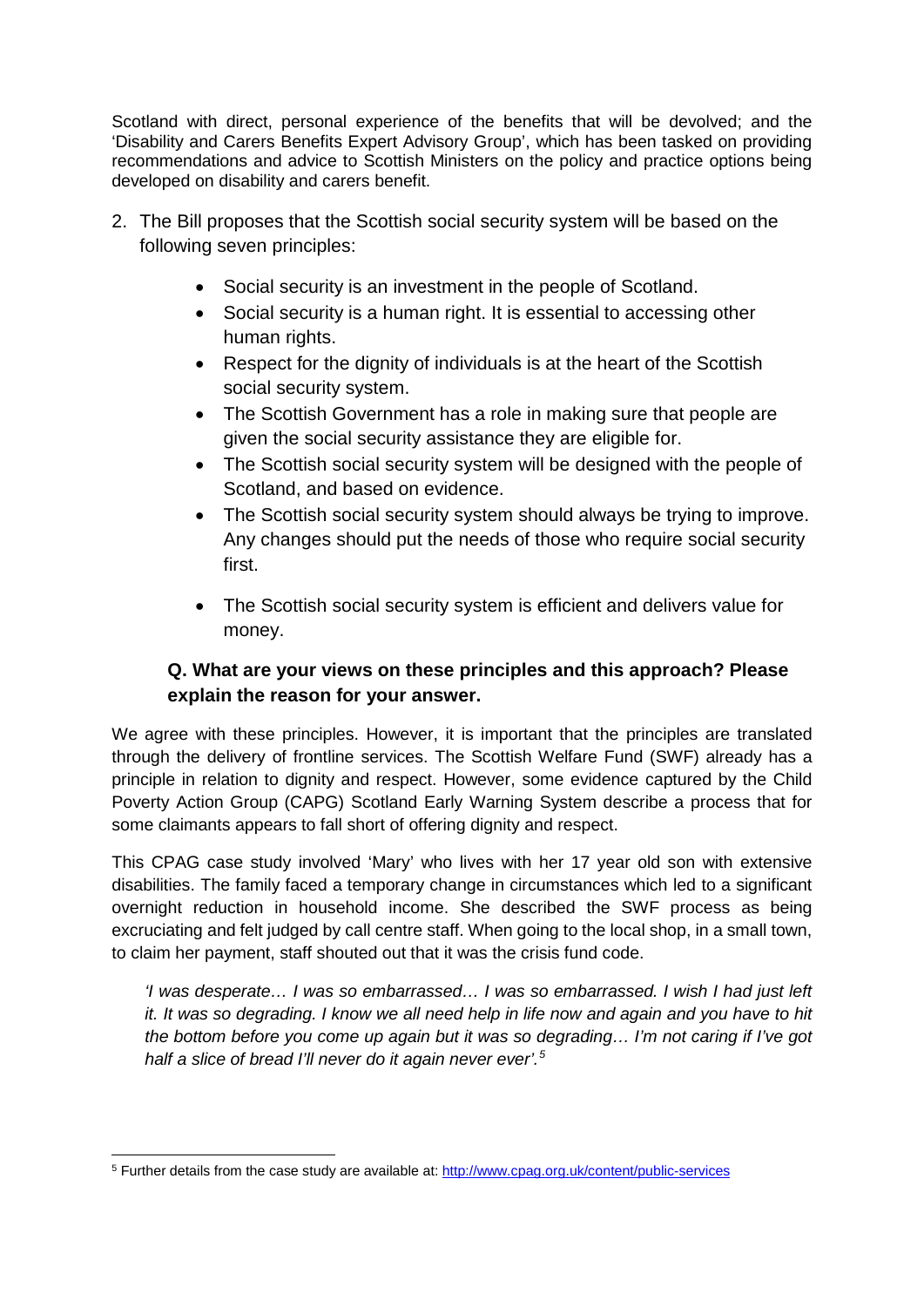This case study illustrates the delivery challenges that can emerge even when principles in relation to dignity and respect have already been established.

There is also scope to be more explicit on how the principle of trying to improve the new system could serve as a foundation towards improving health and tackling health inequalities across Scotland. The majority of UK benefit payments still remain well below the level required for a minimum income for healthy living (MIHL).<sup>[6](#page-2-0)</sup> Although MIHL focusses on health, it is very similar to the minimum income standard (MIS) which members of the public consider households need to reach a minimum acceptable standard of living.<sup>[7](#page-2-1)</sup> Therefore, there is opportunity to ensure that the new Scottish social security system aspires towards a level of social protection in Scotland that is comparable with MIHL or MIS.

On a broader note, it is important that the development of this new approach does not unintentionally contribute towards the emergence of a two-tier system of support. In other words, a shift in policy and service delivery (e.g. welfare advice, Scottish Welfare Fund) towards devolved benefit claimants in such a way that overlooks other groups requiring support, such as Jobseeker Allowance (JSA) claimants. In Scotland, there were 21,958 benefits sanctions in 2015/16 of which the majority (63.5%) were claiming JSA. Although the design and implementation of sanctions remains a reserved matter, nevertheless it is important that the principles, particularly around dignity, accessing assistance and putting the needs of those who require social security first, are equally applied to all those in receipt of benefits, devolved or reserved.

## **Q. Are there other principles you would like to see included?**

Other planned legislative changes strengthen the case for aligning the principles closer to improving health and tackling health inequalities. For example, the Child Poverty (Scotland) Bill introduced on February 2017 recognises the legislative relevance of the Welfare Reform Act 2012 and Welfare Reform and Work Act 2016 and contains provisions that require health boards and local authorities to prepare and publish annually a joint local child poverty action report. [8](#page-2-2)

3. The Bill proposes that there will be a publicly available social security 'charter'. This will say how the Scottish Government will put the seven principles above into practice. It will also say what is expected from people claiming benefits. A report on the charter will be produced by the Scottish Government each year.

## **Q. Do you agree with the idea of the charter? Please explain the reason for your answer.**

<span id="page-2-0"></span> <sup>6</sup> Morris JN, Donkin AJM, Wonderling D, Wilkinson P and Dowler EA. (2000) A minimum income for healthy living. J Epidemiol Community Health 2000; 54:885–889.

<span id="page-2-1"></span> $7$  Minimum Income Standard has been defined as the income that people need in order to reach a minimum socially acceptable standard of living in the UK today, based on what members of the public think. It is calculated by specifying baskets of goods and services required by different household types in order to meet these needs and to participate in society. See:<http://www.lboro.ac.uk/research/crsp/mis/whatismis/> 8 SPICe Briefing Child Poverty (Scotland) Bill 21 February 2017. Available at:

<span id="page-2-2"></span>[http://www.parliament.scot/ResearchBriefingsAndFactsheets/S5/SB\\_17-10\\_Child\\_Poverty\\_Scotland\\_Bill.pdf](http://www.parliament.scot/ResearchBriefingsAndFactsheets/S5/SB_17-10_Child_Poverty_Scotland_Bill.pdf)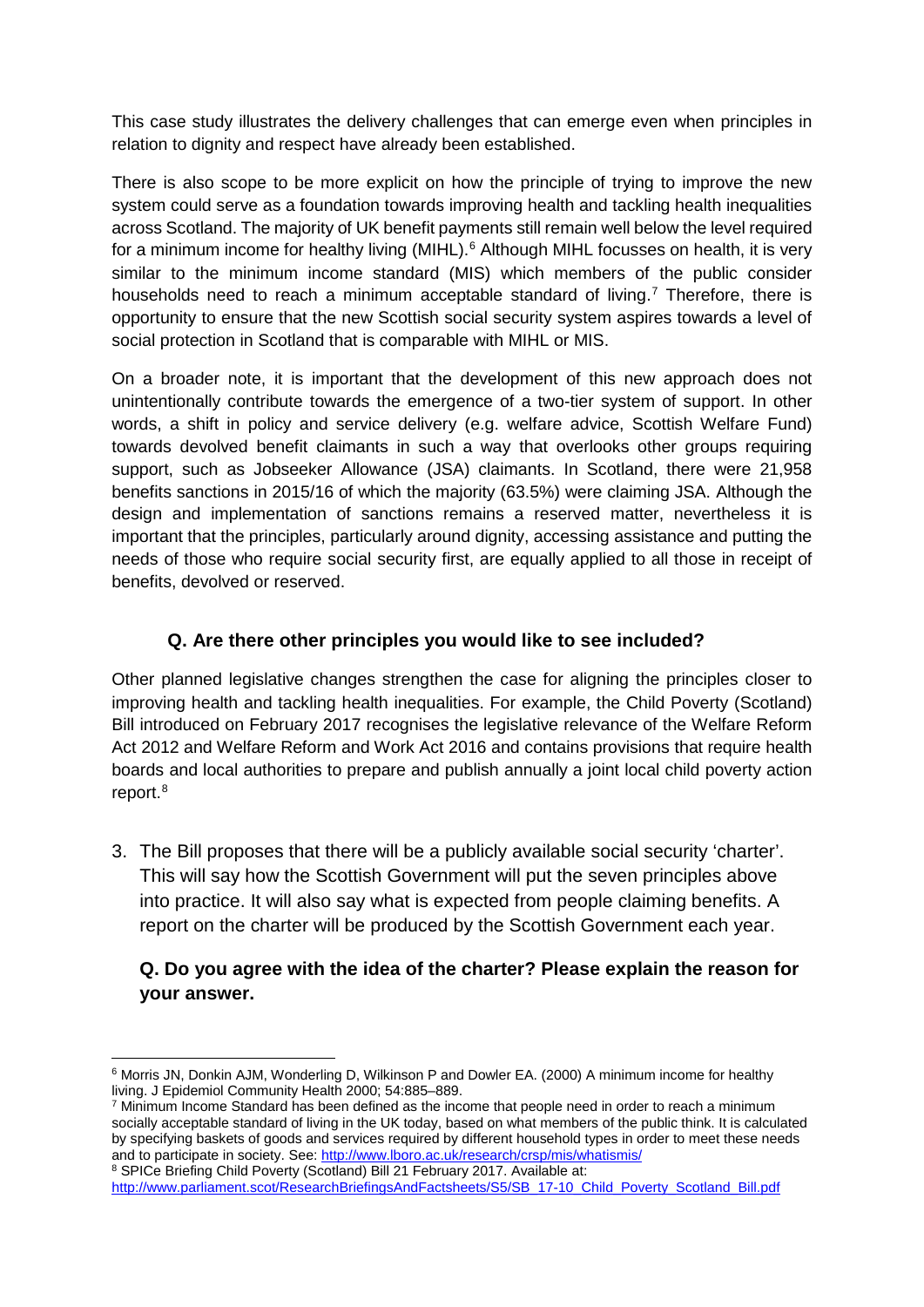In our past response to the Scottish Government's consultation on Social Security in Scotland we acknowledged the strengths and limitations of a charter versus legislation.<sup>[9](#page-3-0)</sup> On balance, we argued that legislation was a more robust approach than a charter as it could ensure that the principles were protected, as well as supporting efforts to address stigma, act as a safeguard for those accessing the new system, and support ongoing efforts to improve uptake of unclaimed benefits. Legislation could also act as a safeguard to protect vulnerable groups against important factors that can shape disability programmes: increasing public anxiety or insecurity about who is entitled or not entitled to claim; general societal change in the future that is encouraged by politicians or media; fiscal pressures forcing or justifying 'welfare retrenchment' that is translated into reductions in national and local expenditure; and institutional factors within services, including staff.<sup>[10](#page-3-1)</sup>

We also recognised the possible benefits of a charter, such as individuals being more informed of their entitlements and expecting minimum standards of service delivery. The principles of co-production should underpin the drafting of a charter. For example, advisory input comprising representation from potential users, such as the 'Experience Panel' and the 'Disability and Carers Benefits Expert Advisory Group'. In operational terms, the charter document would need to be accessible and widely available, particularly within known settings, such as post offices, pharmacies, doctors' surgeries, and known areas with existing high rates of claimants and digital exclusion.

## **Q. Is there anything specific you would like to see in this charter?**

As covered in response to question one, the charter should support claimants when navigating and attempting to understand the three possible sources of welfare support.

Equally, as covered in response to question two, the charter should contribute towards ensuring that we avoid unintentionally moving towards a two-tier system of general support for those on devolved and reserved benefits.

- 4. The Bill proposes rules for social security which say:
	- how decisions are made and when they can be changed
	- how to apply and what information people have to provide
	- how decisions can be challenged
	- when overpayments must be repaid
	- what criminal offences will be created relating to benefits.

#### **Q. Do you have any comments on these rules?**

<span id="page-3-0"></span><sup>9</sup> GCPH response: Social Security in Scotland. November 2016. Available at: [http://www.gcph.co.uk/assets/0000/5959/GCPH\\_consultation\\_response\\_-](http://www.gcph.co.uk/assets/0000/5959/GCPH_consultation_response_-_Scottish_Government_consultation_on_Social_Security_in_Scotland.pdf)

Scottish\_Government\_consultation\_on\_Social\_Security\_in\_Scotland.pdf

<span id="page-3-1"></span><sup>&</sup>lt;sup>10</sup> Morris Z. Constructing the need for retrenchment: disability benefit reform in the United States and Great Britain. *Policy & Politics* 2015. DOI: 10.1332/030557315X14381812909357. Available at:

https://www.researchgate.net/publication/281208480\_Constructing\_the\_need\_for\_retrenchment\_Disability\_benef it\_reform\_in\_the\_United\_States\_and\_Great\_Britain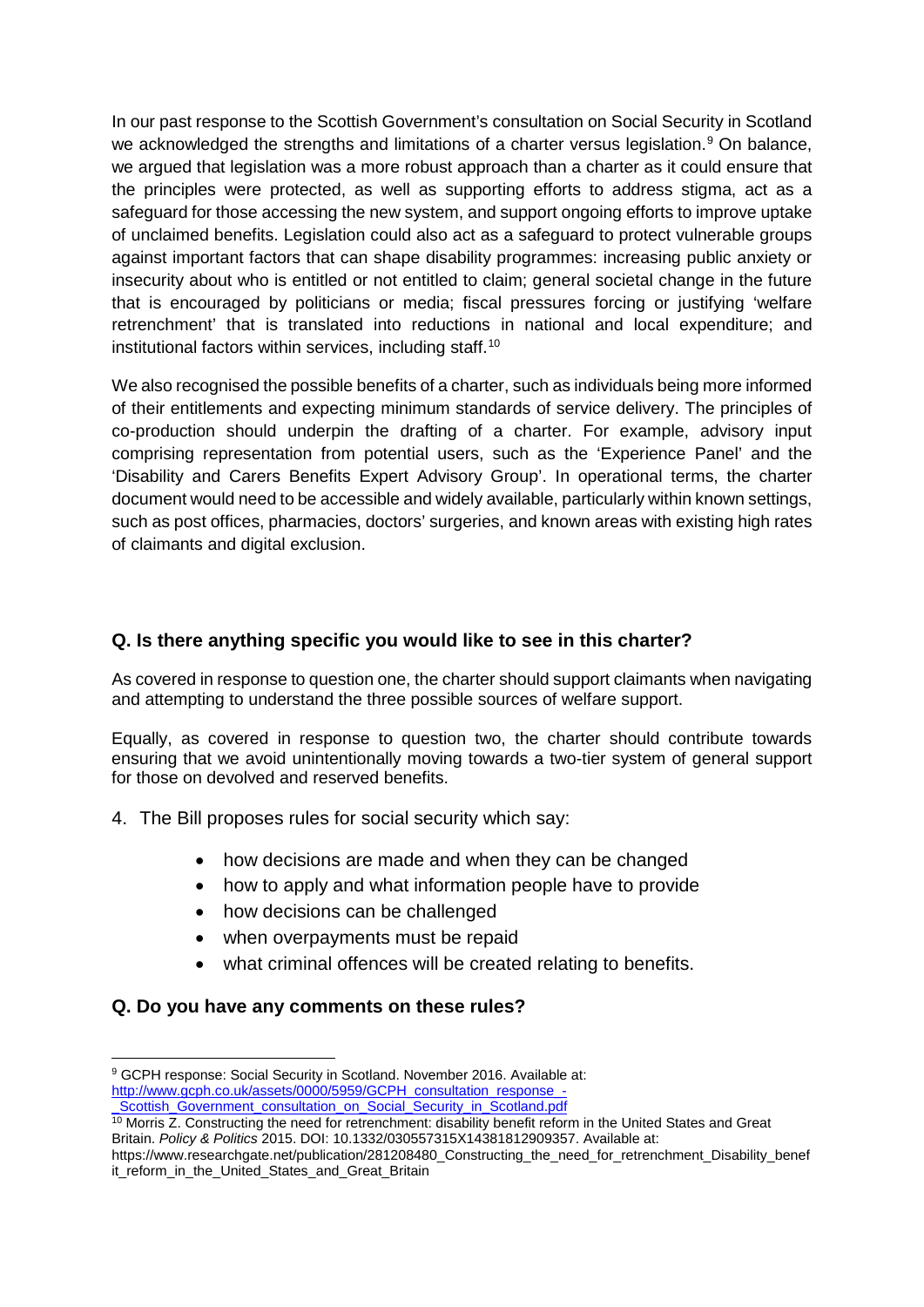It is important that the agreed rules are provided in a range of accessible formats and ensure that they do not add to the lack of clarity and confusion reported by claimants participating in the tracking study on the impact of Welfare Reform in Scotland.3,4 Those who will be affected by the new social security rules need to receive clearer information about what will happen, and when. Communication of decisions should also be clear and unambiguous with a need to identify examples of good practice in this respect.

On a more general note, we have some concerns that the choice of language could be construed as placing the burden of proof on claimants instead of ensuring that there is a balance of duty that includes agencies delivering the new social security system, including a need to improve wider access to and uptake of unclaimed benefits. Moreover, the choice of language contains conditional elements redolent of the current UK system, which appears to be in contrast with the more progressive, rights-based language within the principles.

- 5. The Scottish Government will take over responsibility for some current benefits. The Bill does not explain how they will work in detail. This will be set out in Regulations at a later date. The current benefits which will be run by the Scottish Government are:
	- disability assistance (including disability living allowance, personal independence payment, attendance allowance and severe disablement allowance)
	- carer's allowance
	- winter fuel payments
	- industrial injuries disablement benefit
	- cold weather payments
	- funeral payments
	- sure start maternity grants

## **Q. What are your thoughts on the schedules in the bill in regard to these benefits?**

We do not have any specific comments on the schedules in the bill in regards to these benefits.

6. The Bill proposes that a new type of short-term assistance will be introduced. This will be for someone who is challenging a decision to stop or reduce a Scottish benefit.

## **Q. What are your views on this proposal?**

If an individual challenges the determination to stop or reduce a devolved payment then it is important to avoid a situation where they face sudden, financial hardship, such as the scenario described in the CPAG (Scotland) case study. This type of hardship could be avoided by introducing automatic payment until the outcome of the reconsideration.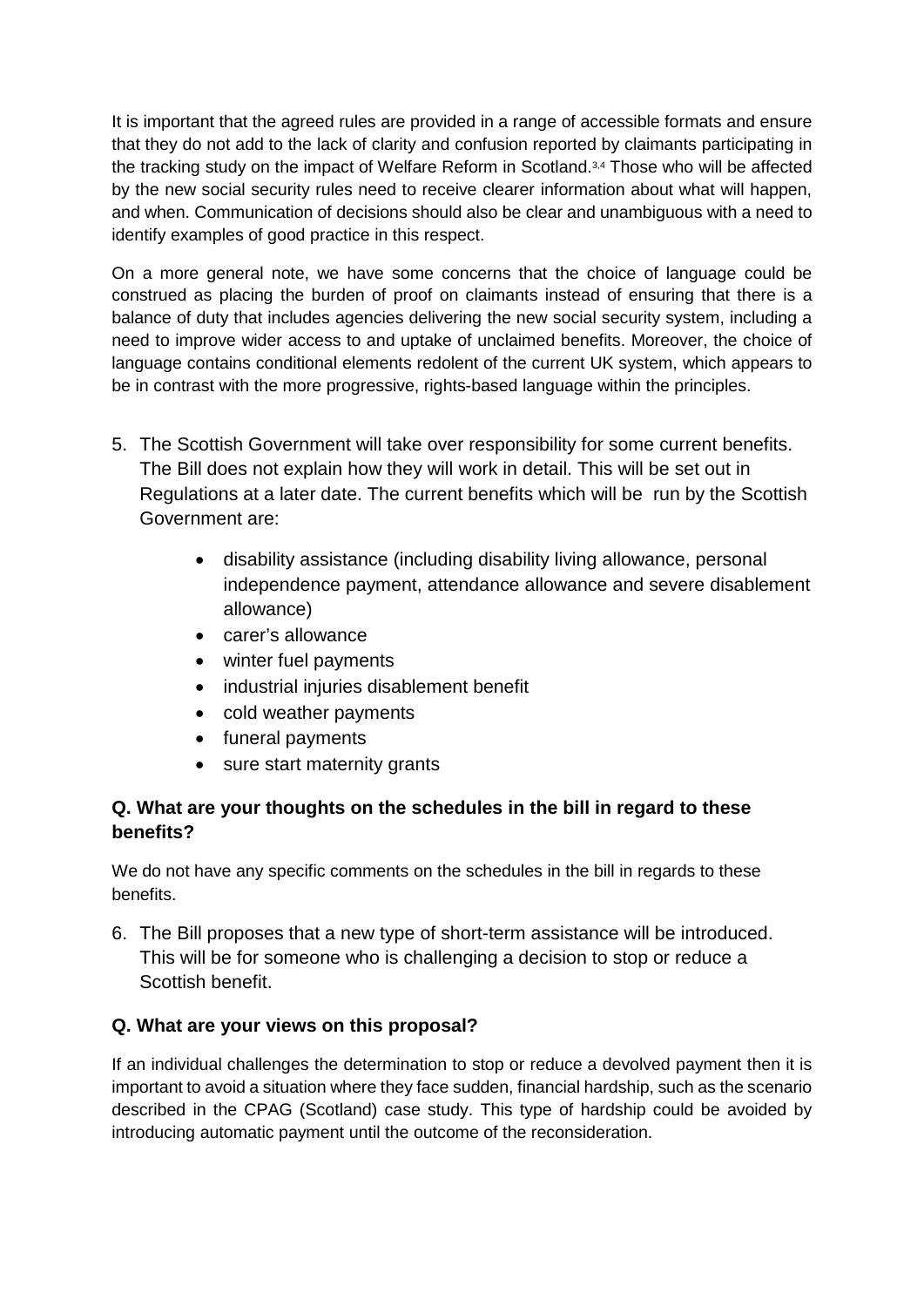If the new short-term assistance is delivered nationally then it will be important to ensure that effective coordinated links are developed with the Scottish Welfare Fund (SWF) and other local links. For example, if someone applies to the SWF for a Community Care Grant, or Crisis Grant alongside short-term assistance.

During 2016/17 there were 229,920 applications to the SWF. Local authorities have the discretion to process applications and create links to other local services, which is considered more joined up than the national call centre provision which existed under the UK Social Fund.<sup>[11](#page-5-0)</sup> It may be important to monitor the impact of this new short-term assistance on changes in SWF volume of applications, types of households applying for support and budget overspend or underspend.

It could also be important to consider what impact this new type of assistance could have on other support, such as Section 12 payments (Social Work (Scotland) Act 1968) to people affected by disability that require assistance in kind or cash.

7. The Bill includes the power for the Scottish Government to be able to top up 'reserved' benefits (ones controlled by the UK Government), but does not say how these will be used. The Scottish Government also has the power to create new benefits. This is not included in the bill.

## **Q. Do you agree with these proposals?**

We agree with the proposals to top-up reserved benefits and create new benefits. Ongoing research on the Minimum Income Standard (MIS) for the UK shows that basic, out-of-work benefits continue to provide:

- Well under half of the minimum income (excluding rent and Council Tax) required by an adult with no children.
- Only 50–60% of what families with children require.

In contrast, Pension Credit (the safety-net benefit for pensioners) provides 97% of a minimum budget, very nearly enough for them to meet MIS.<sup>[12](#page-5-1)</sup>

In terms of creating new benefits, priority should be given to the introduction of a Young Carer's Allowance which would signal the importance of providing a strong focus on early prevention. A new GCPH study suggests that there may be more young carers in Glasgow than previously thought with almost 1-in-8 secondary school pupils surveyed providing care and a third of those stating no one knew about it.<sup>[13](#page-5-2)</sup> Young carers were more likely to report having a limiting illness or disability when compared with non-carers, poorer health outcomes, particularly

http://www.gcph.co.uk/publications/721\_voung\_carers\_in\_glasgow\_health\_wellbeing\_and\_future\_expectations

<sup>&</sup>lt;sup>11</sup> Scottish Welfare Fund Statistics: Annual update: 2016/17. Available at:

<span id="page-5-0"></span>http://www.gov.scot/Topics/Statistics/Browse/Social-Welfare/swf/swf-statistics-2016-17

<span id="page-5-1"></span><sup>&</sup>lt;sup>12</sup> The 2017 Minimum Income Standard levels for the UK are available at: [https://www.jrf.org.uk/report/minimum](https://www.jrf.org.uk/report/minimum-income-standard-uk-2017)[income-standard-uk-2017](https://www.jrf.org.uk/report/minimum-income-standard-uk-2017)

<span id="page-5-2"></span><sup>&</sup>lt;sup>13</sup> GCPH (2017) Young carers in Glasgow: health, wellbeing and future expectations. Available at: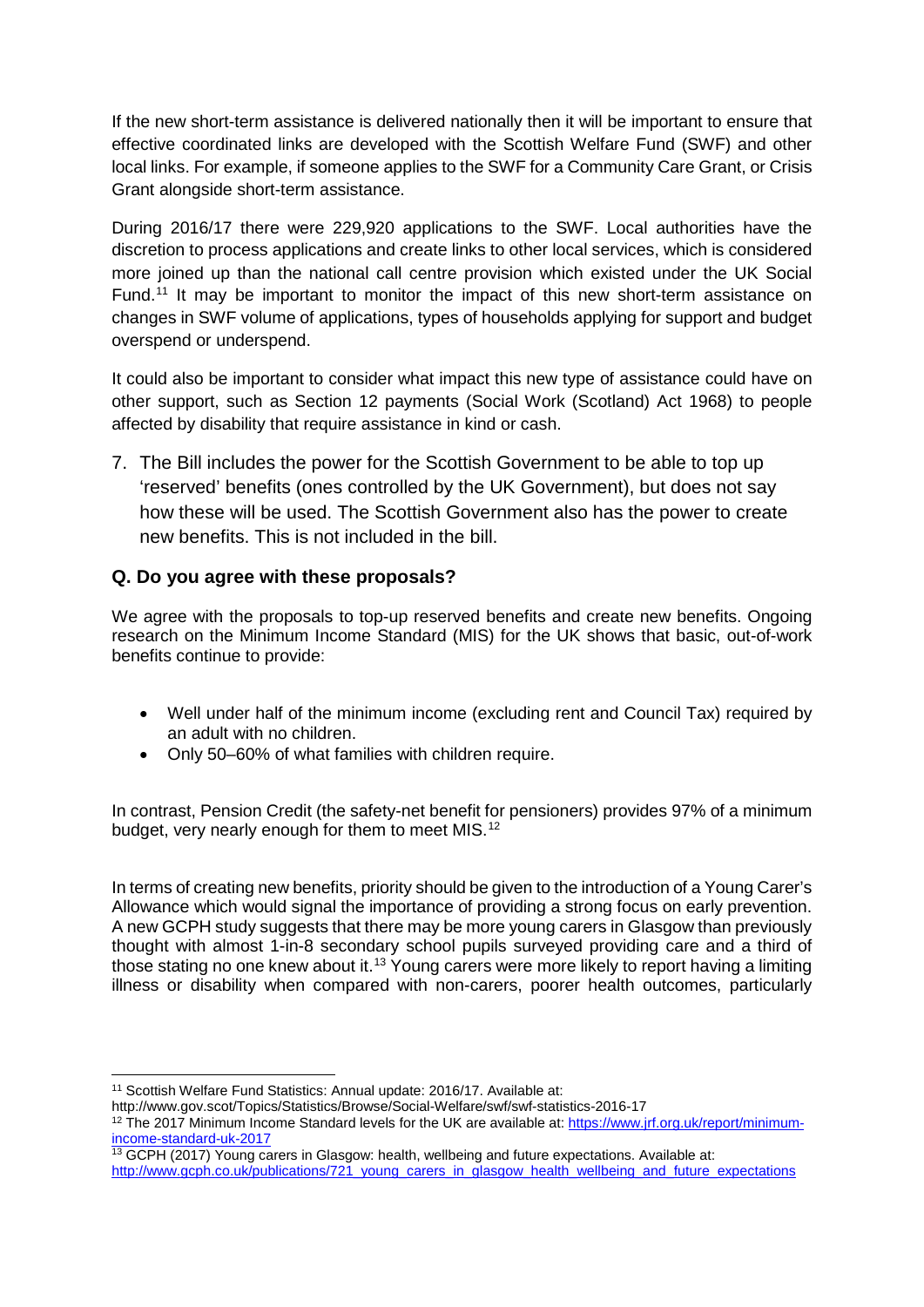among those caring for someone with mental health or addictions issues, and were less likely to see themselves entering further or higher education.

Prioritising the introduction of a new Young Carer's Allowance could support early intervention efforts directed at young people providing care, particularly after the introduction of the Carers Act in April 2018 which requires local authorities to provide a 'Young Carer Statement' which identifies and provides eligible support to those providing care.

8. The Bill proposes that carer's allowance should be increased as soon as possible to the level of jobseeker's allowance (from £62.10 to £73.10 a week).

#### **Q. What are your thoughts on this proposal?**

We welcome that the value of carer's allowance is being increased by £11. However, as previously noted the majority of benefits still fall way behind what is required for a Minimum Income Standard.

9. The Bill proposes that discretionary housing payments continue as they are. They will still be paid by local authorities. The Bill does not require any local authority to have a discretionary housing payments scheme but if they do, they must follow Scottish Government guidance on running it.

## **Q. Do you agree that discretionary housing payments should continue largely as they are?**

We welcome the £35 million additional contribution from the Scottish Government towards the total £50.2 million available for Discretionary Housing Payment (DHP) funds for Scotland in 2016/17. In terms of accessing future DHP information and support, it is important to recognise the increasing number of people who are private renters.

Although people who are social renters are at higher risk of poverty, levels of vulnerability are only slightly lower among private renters. In Glasgow, private renting has more than doubled from 8% in 2001 to 19% in 2013, which broadly reflect national trends, although levels of private renting are higher in Glasgow.<sup>[14](#page-6-0)</sup> It will be important that those private renters entitled to DHP can access advice and support services more readily visible or available to people who are social renters.

## **Q. Do you have any other views on the proposals for discretionary housing payments?**

<span id="page-6-0"></span> <sup>14</sup> Whyte, B. (2016) Glasgow: health in a changing city. Available at: [http://www.gcph.co.uk/assets/0000/5516/Glasgow\\_-\\_health\\_in\\_a\\_changing\\_city\\_final.pdf](http://www.gcph.co.uk/assets/0000/5516/Glasgow_-_health_in_a_changing_city_final.pdf)